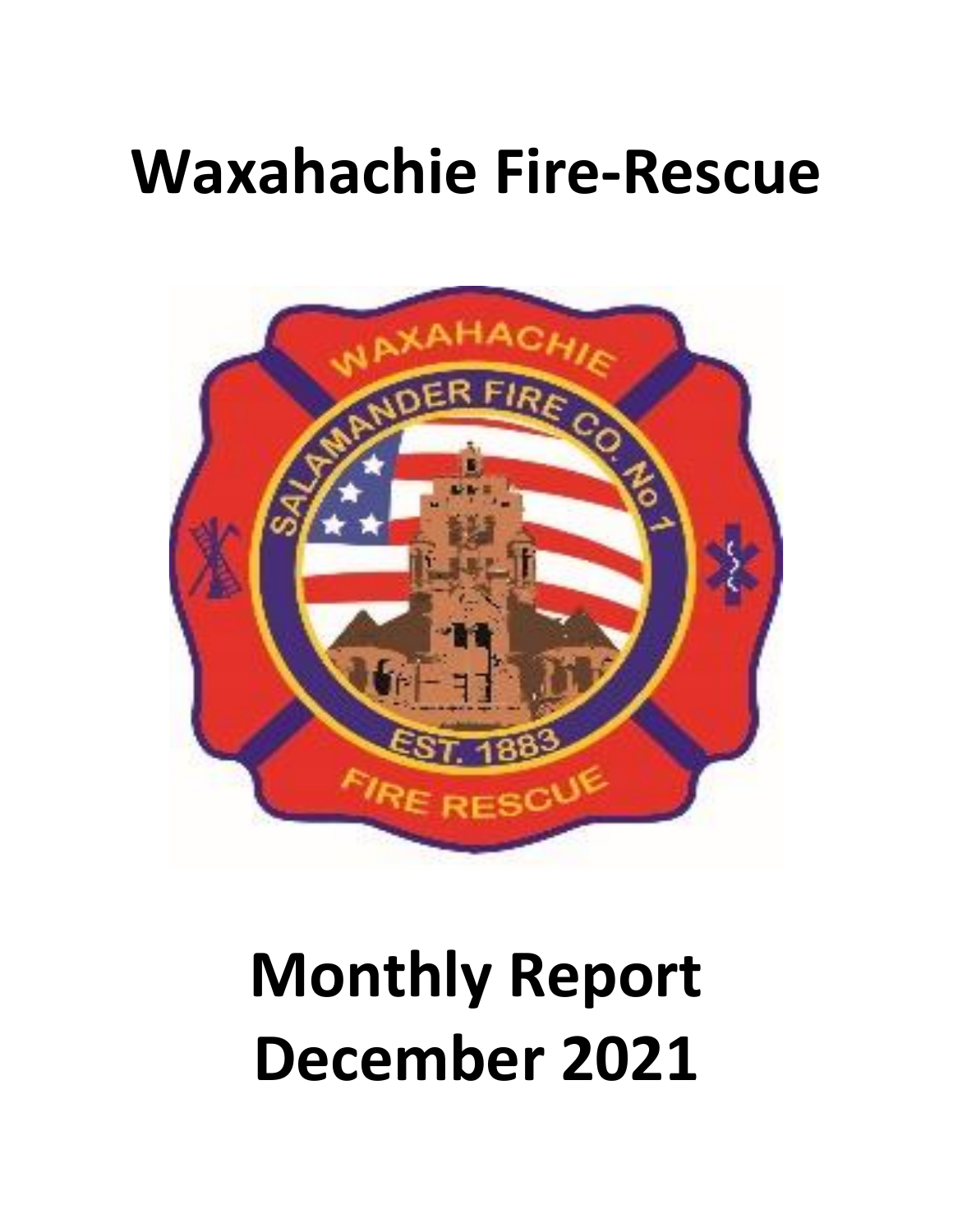

### **Fire Statistics**



| <b>Major Incident Type</b>                        | Count | Percentage |
|---------------------------------------------------|-------|------------|
|                                                   | 8     | 1.65       |
| <b>Fires</b>                                      |       |            |
| Overpressure rupture, explosion, overheat-no fire |       | 0.21       |
| Rescue & Emergency Medical Service                | 335   | 69.21      |
| Hazardous Condition (No Fire)                     | 10    | 2.07       |
| Service Call                                      | 55    | 11.36      |
| Good Intent Call                                  | 25    | 5.17       |
| False Alarm and False Call                        | 49    | 10.12      |
| Special Incident Type                             |       | 0.21       |
| <b>Total All Calls</b>                            | 484   |            |

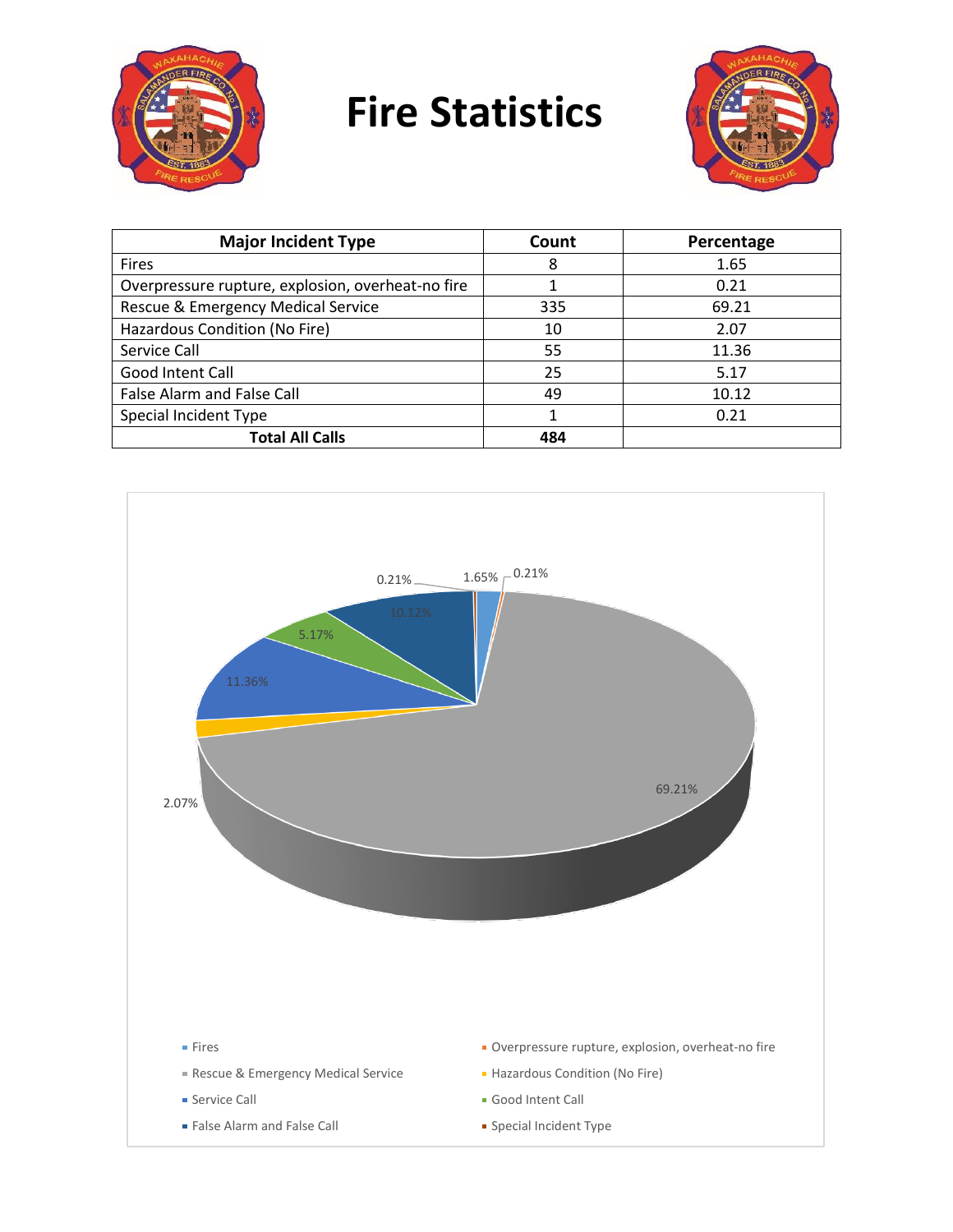

## **Fire-Rescue Incident Response Time Analysis**



| <b>Response Minutes</b>               | Count | Percentage                         |
|---------------------------------------|-------|------------------------------------|
| 00                                    | 5     | 1.05                               |
| 01                                    | 10    | 2.09                               |
| 02                                    | 38    | 7.94                               |
| 03                                    | 64    | 13.39                              |
| 04                                    | 92    | 19.24                              |
| 05                                    | 78    | 16.32                              |
| 06                                    | 67    | 14.02                              |
| 07                                    | 39    | 8.16                               |
| 08                                    | 29    | 6.07                               |
| 09                                    | 17    | 3.56                               |
| 10                                    | 10    | 2.09                               |
| 11                                    | 6     | 1.26                               |
| 12                                    | 7     | 1.46                               |
| 13                                    | 5     | 1.05                               |
| $14+$                                 | 11    | 2.30                               |
| <b>Total of All Incident Arrivals</b> | 478   | <b>Average Response Time 06:02</b> |
| <b>Cancelled Prior to Arrival</b>     | 6     |                                    |
| <b>Total Incidents</b>                | 484   |                                    |

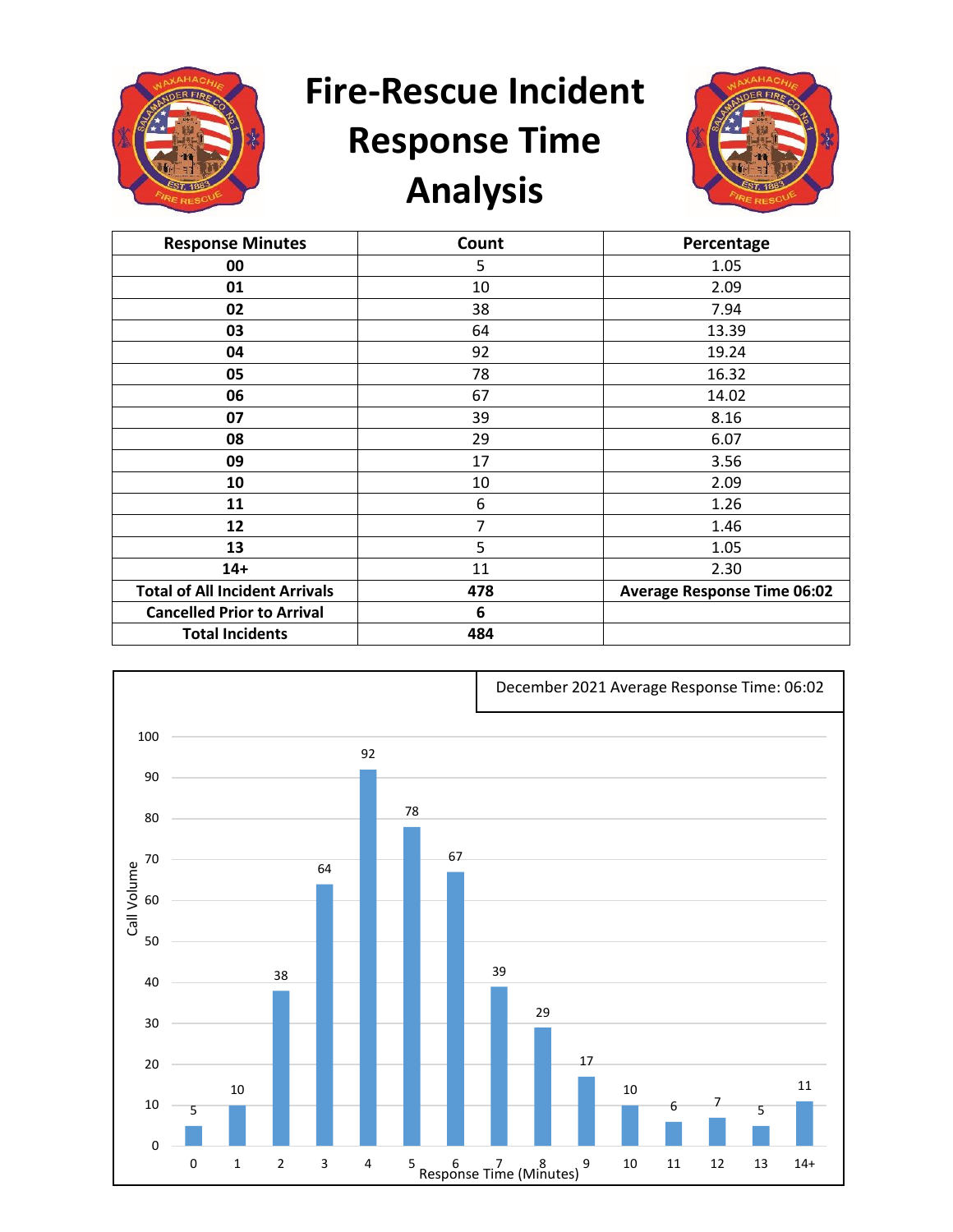

#### **Monthly Fire Prevention/Inspection Statistics**



| <b>Fire Prevention &amp; Inspection Activity</b> | Count        | Percentage        |
|--------------------------------------------------|--------------|-------------------|
| <b>Certificate of Occupancies</b>                | 16           | 14.5              |
| Fire Alarm Inspection                            | 5            | 4.5               |
| <b>Foster Home Inspections</b>                   | $\mathbf 0$  |                   |
| <b>General Inspections</b>                       | 13           | 11.8              |
| <b>Plan Reviews</b>                              | 39           | 35.5              |
| Site Inspections                                 | $\mathbf{0}$ |                   |
| <b>Fire Sprinkler Inspections</b>                | 19           | 17.3              |
| Ventahood Inspections                            | 1            | 0.9               |
| Other Inspections                                | 0            |                   |
| Re-Inspections                                   | $\Omega$     | $\qquad \qquad -$ |
| <b>Total Inspections</b>                         | 93           | 84.5              |
| Consultations                                    | 11           | 10                |
| <b>Control Burn Authorizations</b>               | $\mathbf 0$  |                   |
| <b>Presentations Made</b>                        | $\Omega$     |                   |
| <b>Total Miscellaneous Activity</b>              | 11           | 10                |
| Incident Response (on-duty)                      | 4            | 3.6               |
| Incident Response (off-duty)                     | $\mathbf{1}$ | 0.9               |
| <b>Total Incident Responses</b>                  | 5            | 4.6               |
| Fire/Arson Investigations Performed (on-duty)    | 1            | 0.9               |
| Fire/Arson Investigations Performed (off-duty)   | $\mathbf 0$  |                   |
| <b>Total Investigations</b>                      | $\mathbf{1}$ | 0.9               |
| <b>Total All Activities</b>                      | 110          |                   |